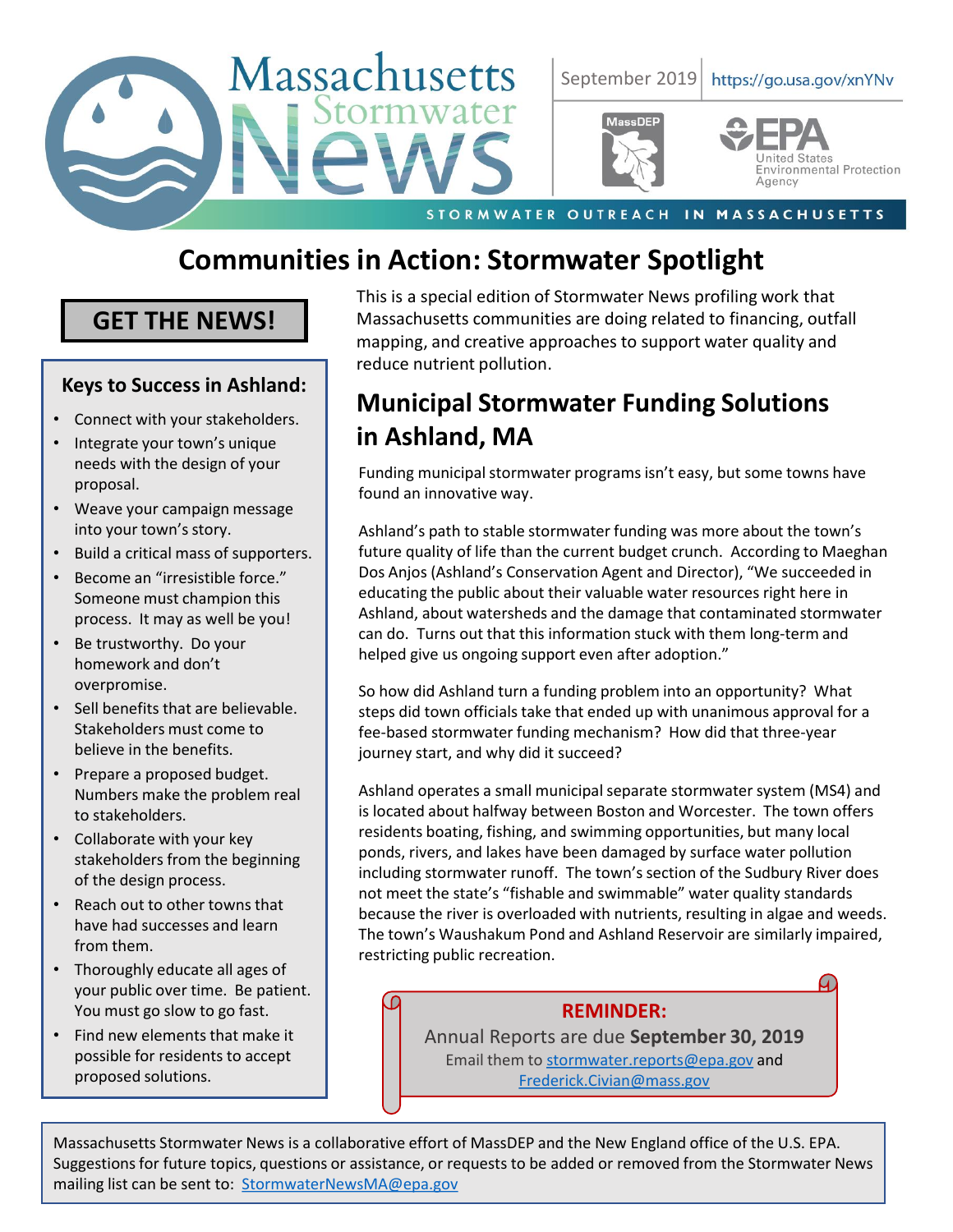Most Massachusetts municipalities operating MS4s, including Ashland, fund their stormwater programs through property taxes (e.g. the "general fund"). Robert St. Germain (Chair of the town's Stormwater Advisory Committee) explained that "Ashland's budget is largely dependent on residential property taxes with a small commercial sector to tax." Municipal budgets are often tight, and it is challenging for stormwater program funding to rise to the top, especially if town residents are unaware of stormwater problems and the real costs of implementing a stormwater management program.

Ashland had attempted to address stormwater problems before, starting with forming a Stormwater Advisory Committee (SWAC) to research and identify a funding mechanism that might be acceptable to the town. A consultant study and additional work by the SWAC resulted in several important findings. Ashland's stormwater program was underfunded, general fund appropriations were unpredictable, and the estimated cost of stormwater permit compliance over five years was about \$2.3 million. The SWAC submitted a report and recommendations to town officials. The town officials accepted these recommendations, which added clarity and urgency to look for additional funding.

Creating a stormwater enterprise fund (a form of stormwater utility) was one potential option. An enterprise fund would require everyone to pay their fair share based on the amount of stormwater runoff that their properties produce. Stormwater utilities can provide a dedicated and consistent stream of funding to maintain, repair, and replace stormwater infrastructure before flooding or overflow events occur, which cause expensive damage or impact public safety. A new fund dedicated to stormwater issues would allow Ashland's general fund to support other local priorities.



Photos from the EPA-sponsored workshop "Getting Community Buy-in for Stormwater Funding"



While the SWAC and the town's selectmen reacted to the report with enthusiasm, the town had not yet addressed a critical barrier to adopting any funding mechanism: approval from ratepayers. The SWAC was given six months to build community support. Around this time, Ms. Dos Anjos participated in an EPA Region 1-sponsored workshop series "[Getting Community Buy-in for Stormwater Funding](https://cfpub.epa.gov/si/si_public_record_report.cfm?Lab=NHEERL&dirEntryId=346132)." The 4-session training addressed the critical role stakeholder involvement plays in the successful adoption of stormwater funding mechanisms. The training was developed by EPA after case study research showed that effective stakeholder engagement often determined the success or failure of a stormwater funding proposal. The workshops trained Ashland and other towns to use basic mediation and facilitation skills, including identifying their town's key stakeholders, preparing stakeholder maps, conducting interviews to accurately identify concerns and positions, and designing public outreach/information campaigns. Participants learned to reach out to local stakeholders early and often to understand concerns and develop a customized outreach and education strategy.

In Ashland, it was critical to stay positive with their outreach messages. Ashland focused on: an opportunity to do what is right including cleaning up the town's access to the recreational opportunities limited by stormwater pollution, and reversing stormwater's negative effect on property values and quality of life.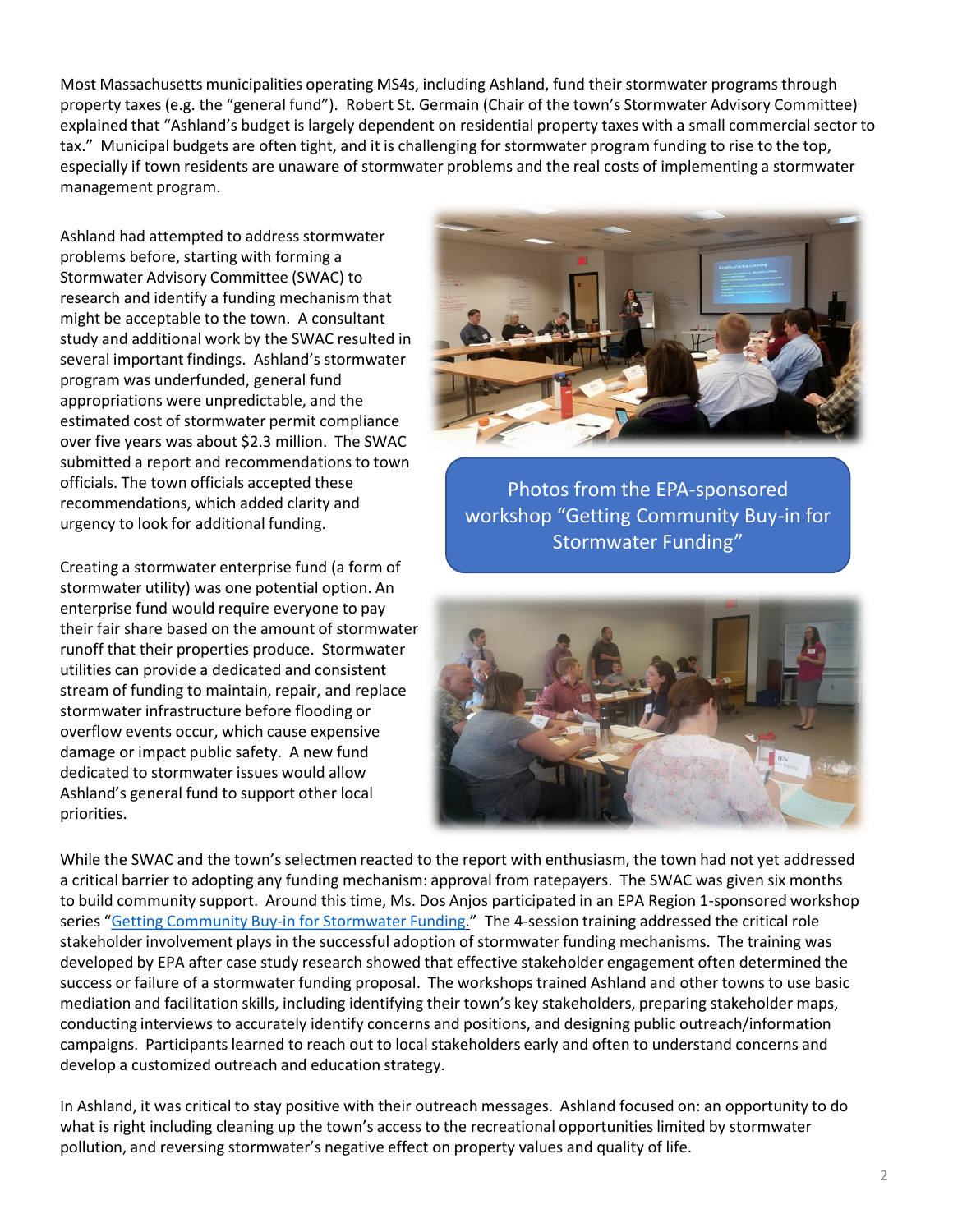Mr. St. Germain characterized their outreach training as "Marketing 101 - as we were educating our stakeholders, we were learning as well. We used whatever venues we could: farmer's markets, posters, and flyers. We wrote news articles, engaged people in conversations and held televised appearances with the board of selectmen. We also used the [Enviroscape model,](https://www.enviroscapes.com/product/watershed-nonpoint-source-model/hands-on-models) which educated people on stormwater threats and made presentations at school events."

### **Massachusetts Statewide Education Program**

Think Blue Massachusetts is a statewide educational campaign run by the Massachusetts Statewide Municipal Stormwater Coalition to help residents and businesses do their part to reduce polluted runoff and keep Massachusetts lakes, rivers, and streams clean and healthy. Learn more at [www.thinkbluemassachusetts.org](http://www.thinkbluemassachusetts.org/)



The model provides a hands-on, interactive demonstration of the sources and effects of water pollution, including polluted stormwater runoff, and ways to prevent it. The SWAC also incorporated elements of the "[Think Blue Massachusetts](https://www.mma.org/think-blue-massachusetts-launches-stormwater-education-campaign/)" campaign into their work. Think Blue Massachusetts, also known as the "Rubber Ducky campaign," is a statewide campaign that increases awareness about the harmful effects of stormwater pollution on the state's waterways.

Ashland's stakeholder interviews also revealed what kind of ratepaying approaches were more acceptable. Engaging students at schools became a way to connect with parents. Mr. St. Germain and Ms. Dos Anjos recruited new SWAC members from Reading with experience adopting a stormwater funding utility. SWAC members also appeared on the town's public access TV channel and answered questions. This was especially important because most Ashland citizens didn't come to live events, but followed town news on the open access channel.

Over time, Ashland's stakeholder involvement and outreach campaign efforts made a difference and started to build community support for an enterprise fund. At town meeting, dozens of "Think Blue" rubber duckies were visible in the room and presenters highlighted the connection between reducing pollution and improving waterbased recreational opportunities. A short question-and-answer session was followed by unanimous approval of the proposal.

Maeghan Dos Anjos stressed that asking the right people for help at the right time is important. "Assistance can come from multiple sources including consultants, municipal stormwater coalitions, and from municipalities that have already adopted stormwater funding mechanisms. Reach out to local resources including your conservation commission, Department of Public Works and Boards of Health. MassDEP and EPA are useful sources of information and provide training."

Ms. Dos Anjos summed up Ashland's experience: "Success won't necessarily be easy, it's a political process after all. But implementing these strategies will make success much more likely. It will take time and a team to accomplish this. You need collaboration. You need a team."

Lots of factors helped Ashland succeed. Ms. Dos Anjos said, "We succeeded in educating the public about their valuable water resources right here in Ashland, about watersheds and the damage that contaminated stormwater can do. Turns out that this information stuck with them long-term and helped give us ongoing support even after adoption. We worked hard to build consensus by collaborating with stakeholders in our entire community, including our own staff. You already know the stakeholders that support you as well as the stakeholders that oppose you. Focus on the stakeholders on the fence."

Ashland's successful campaign proves that shifting the conversation from "We've got a problem" to "We have an opportunity" can lead to real results.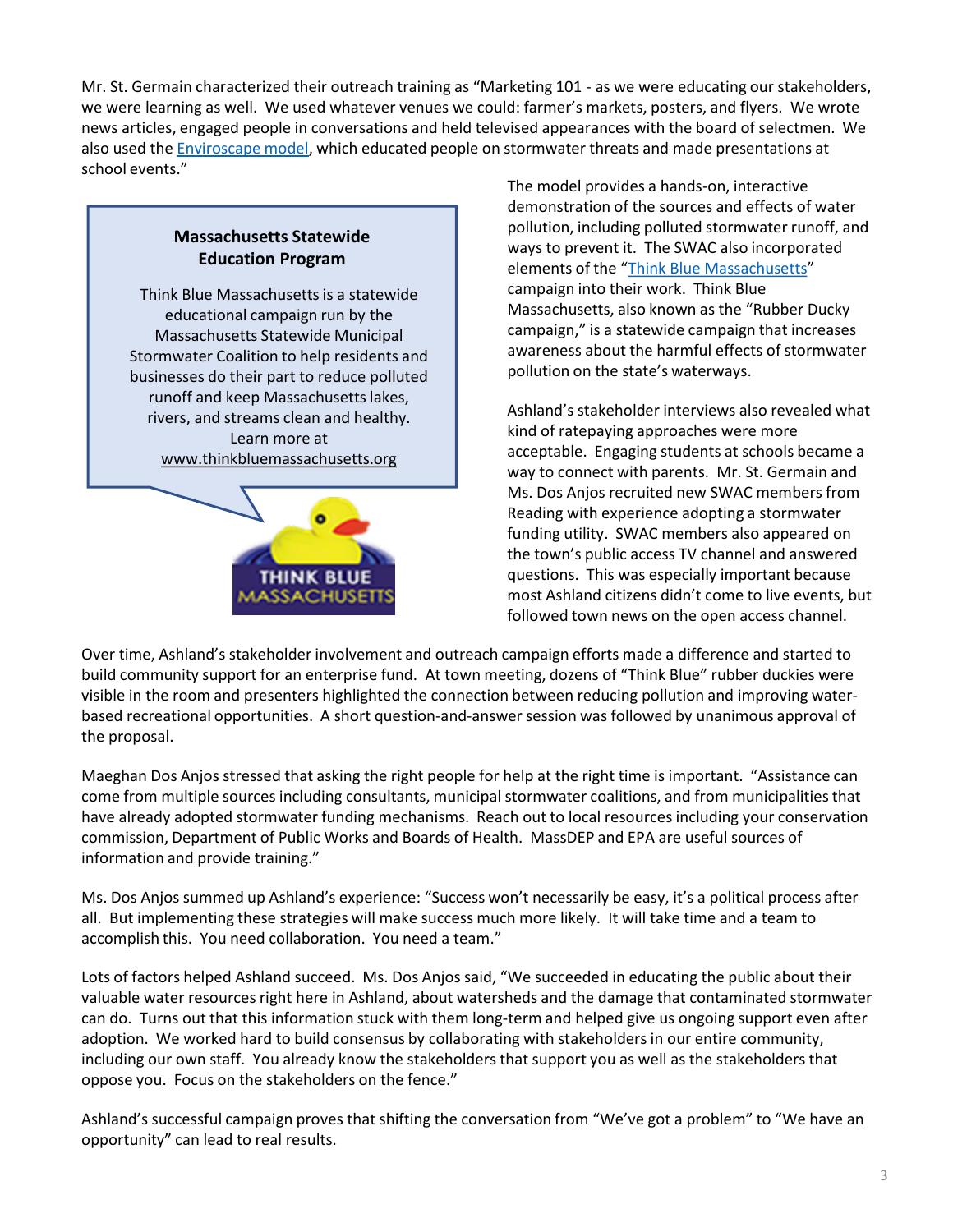## **Chelmsford's Inexpensive Method to Map Stormwater Outfalls**

Originally a farming community founded in 1655, the town of Chelmsford has undergone significant expansion. Extensive development requires increased need for infrastructure; drinking water, stormwater, and wastewater. Today, the town has 4,500 storm drains, 800 drain manholes, 95 miles of drain pipe, 240 culverts and 650 outfalls. Keeping track of all this infrastructure is challenging. One way that the town is helping maintain their infrastructure is by utilizing a Geographic Information System (GIS). The GIS captures data throughout their system in an accurate manner and is essential to ensure that their maps are up-to-date and precise. GIS helps the town plan and track their maintenance activities, identify any issues with the condition of their assets, and meet EPA stormwater permit requirements.

Mapping that many assets did not happen overnight. Chelmsford wanted to get a jump start on ensuring that their maps were accurate within 30 feet (a requirement for the 2016 MA MS4 permit) so the town borrowed a Global Positioning System (GPS) unit from EPA Region 1 and hired an intern to collect outfall data and update their maps. During this field campaign, the town found many more outfalls than expected. By using the GPS equipment loan program and the summer intern, Chelmsford was able to cost-effectively map their outfalls in a GIS system. This approach helped to keep costs of mapping their infrastructure down, while also allowing the town's municipal staff to focus on other duties.



*GPS Equipment Loan & On-site Training Program* EPA has a limited number of Global Positioning System (GPS) units available to loan, *at no cost,* for stormwater mapping. On-site training on the use of the GPS equipment is included. For more information, contact Deborah Cohen at [cohen.deborah@epa.gov](mailto:cohen.deborah@epa.gov).

## **Arlington and Winchester in Action**

Arlington and Winchester are working with an EPA-funded interdisciplinary project team to identify water resource challenges and steps towards solutions. These motivated municipalities are developing strategic approaches and identifying remaining local and regional needs to advance water quality restoration efforts and reduce nutrient pollution in the watershed. The first two tasks selected by the towns were completed in Summer 2019:

- Evaluate local stormwater bylaws and regulations to align with water quality progress; and
- Develop "cut sheets" that detail simple, small-scale structural Best Management Practices (BMPs) that can be easily built and maintained by Department of Public Works staff.

The second task – plans for simple, inexpensive, small-scale stormwater controls (also known as BMPs) demonstrates how practical and easily-maintained stormwater controls can be integrated into the towns' regular street, sidewalk work, and capital improvement projects. These small-scale stormwater controls not only can increase the capacity of the stormwater system but also contribute to significant reductions of nutrients and other pollutants into impaired surface waters. Pollutant load reduction credits from these stormwater controls, calculated in accordance with the 2016 small MS4 permit, will count toward meeting the towns' Total Maximum Daily Load (TMDL) pollution reduction requirements of the MS4 permit.

Participants include Department of Public Works, Planning and Conservation Commission staff from Winchester and Arlington, the University of New Hampshire's Stormwater Center, the Consensus Building Institute, ERG, EPA Region 1, and MassDEP.